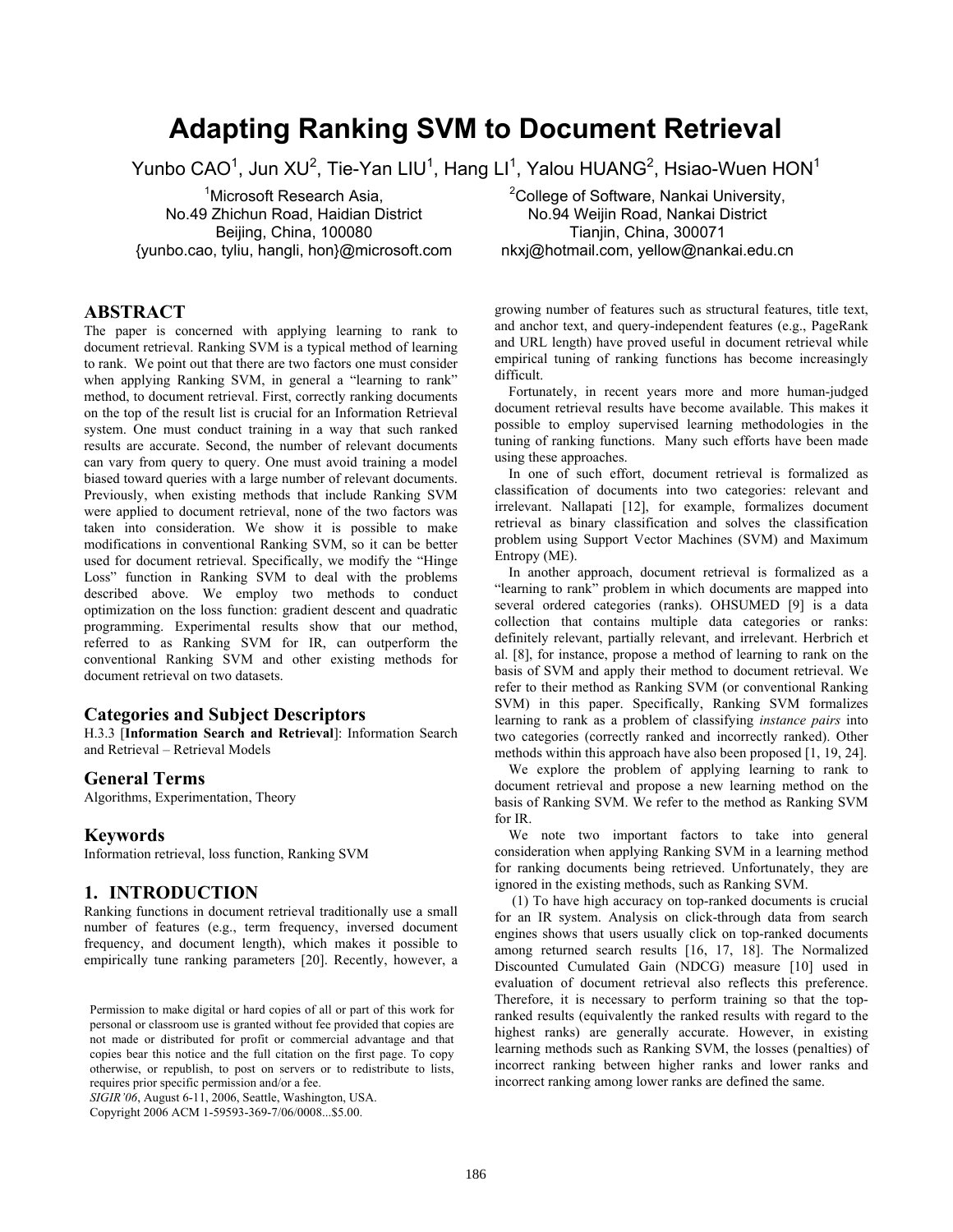(2) In reality some queries may have many relevant documents, while others may have a few. If we treat training data from different queries as equal, then the model trained is biased toward queries with many relevant documents. Therefore, it is necessary to put higher weight on data from queries with fewer relevant documents. However, in existing learning methods such as Ranking SVM, the losses (penalties) from incorrect rankings from different queries are defined the same.

To deal with the problems above, we propose using a new loss function for Ranking SVM used in document retrieval. The loss function is a modification of the Hinge Loss function in Ranking SVM. Thus our method can be viewed as an adaptation of Ranking SVM to document retrieval. Specifically, we set varying losses for misclassification of instance pairs between different rank pairs and for incongruent losses in the misclassification of instance pairs from multiple queries. To reduce errors on top rankings, the loss function heavily penalizes errors with regard to the highest ranked documents. To increase influences of queries with fewer relevant documents, the loss function heavily penalizes errors from queries. We propose two learning methods to optimize the cost function: gradient descent and quadratic programming.

Experimental results indicate that Ranking SVM for IR can outperform existing methods, including Ranking SVM on two datasets. One dataset is OHSUMED [9], and the other is from a commercial web search engine.

# **2. RELATED WORK**

#### **2.1 Document Retrieval**

One key question in document retrieval is how to rank documents based on their degrees of relevance to a query. Much effort has been placed on the development of ranking functions.

Traditionally, document retrieval methods only use a small number of features (e.g., term frequency, inversed document frequency, and document length). Thus, it is possible to empirically tune the parameters of ranking functions [20]. In that sense, the methods are unsupervised. Okapi BM25 [14] and language models for information retrieval (LMIR) [13, 21] are such methods.

Currently, additional features have proved useful for document retrieval, including structural features (e.g., title, anchor text, and URL) and query-independent features (e.g., PageRank and URL length). This increase in features makes empirical tuning of parameters difficult. The paradigm of employing supervised learning in construction of document retrieval models has drawn recent attention.

For instance, document retrieval is formalized as classification. Documents are judged within two categories: relevant and irrelevant. Nallapati [12] formalizes document retrieval as binary classification and solves it using SVM and Maximum Entropy. Gao et al. [5] propose employing discriminative training in creating a ranking model.

For another example, document retrieval is regarded as learning to rank. Herbrich et al. [8] propose addressing the issue by means of SVM and applying it to information retrieval. We refer to the method as Ranking SVM in this paper. Joachims [11] also applies the method to document retrieval. He utilizes click-through data to deduce pair-wise training data for learning Ranking SVM models. Burges et al. [1] propose employing relative entropy as a loss function and gradient descent as an algorithm to train a neural network model for document retrieval.

# **2.2 Learning to Rank**

In learning to rank a number of categories are given and a total order is assumed to exist over the categories. Labeled instances are provided. Each instance is represented by a feature vector, and each label denotes a rank. Existing methods fall into two categories. They are referred to in this paper as "point-wise training" and "pair-wise training".

In point-wise training, each instance (and its rank) is used as an independent training example. The goal of learning is to correctly map instances into intervals.

For instance, Crammer et al. [4] propose a Perceptron-based learning algorithm called PRank. PRank trains a Perceptron model retaining not only a weight vector  $\vec{w}$  but also a threshold vector  $\vec{c}$ . The objective of learning in PRank is to find a Perceptron model that successfully projects all the instances into k subintervals defined by  $\vec{c}$ . See also [2, 3, 6, 15].

In pair-wise training each instance pair is used as a training example and the goal of training is to correctly find the differences between ranks of instance pairs.

For instance, the Herbrich et al. Ranking SVM [8] is such a method. That model formalizes learning to rank as learning for classification on pairs of instances and tackles the classification issue by using SVM. See also [1, 15, 19].

For other work on learning to rank, refer to [22,23,24,25,26,27].

# **3. RANKING SVM**

Assume that there exists an input space  $X \in \mathbb{R}^n$ , where *n* denotes number of features. There exists an output space of ranks (categories) represented by labels  $Y = \{r_1, r_2, \dots, r_q\}$  where *q* denotes number of ranks. Further assume that there exists a total order between the ranks  $r_q \succ r_{q-1} \succ \cdots \succ r_1$ , where  $\succ$  denotes a preference relationship. A set of ranking functions  $f \in F$  exists and each of them can determine the preference relations between instances:

$$
\vec{x}_i \succ \vec{x}_j \Leftrightarrow f(\vec{x}_i) > f(\vec{x}_j),\tag{1}
$$

Suppose that we are given a set of ranked instances  $S = \{(\vec{x}_i, y_i)\}_{i=1}^t$  from the space  $X \times Y$ . The task here is to select the best function  $f^*$  from  $F$  that minimizes a given loss function with respect to the given ranked instances.

Herbrich et al. [8] propose formalizing the above learning problem as that of learning for classification *on pairs of instances.*  First, we assume that *f* is a linear function.

$$
f_{\vec{w}}(\vec{x}) = \langle \vec{w}, \vec{x} \rangle,
$$
 (2)

where  $\vec{w}$  denotes a vector of weights and  $\langle \cdot, \cdot \rangle$  stands for an inner product. Plugging (2) into (1) we obtain

$$
\vec{x}_i \succ \vec{x}_j \Leftrightarrow \langle \vec{w}, \vec{x}_i - \vec{x}_j \rangle > 0 \tag{3}
$$

Note that the relation  $\vec{x}_i \succ \vec{x}_j$  between instance pairs  $\vec{x}_i$  and  $\vec{x}_j$ is expressed by a new vector  $\vec{x}_i - \vec{x}_i$ . Next, we take any instance pair and their relation to create a new vector and a new label. Let  $\vec{x}^{(1)}$  and  $\vec{x}^{(2)}$  denote the first and second instances, and let  $y^{(1)}$  and  $y^{(2)}$  denote their ranks, then we have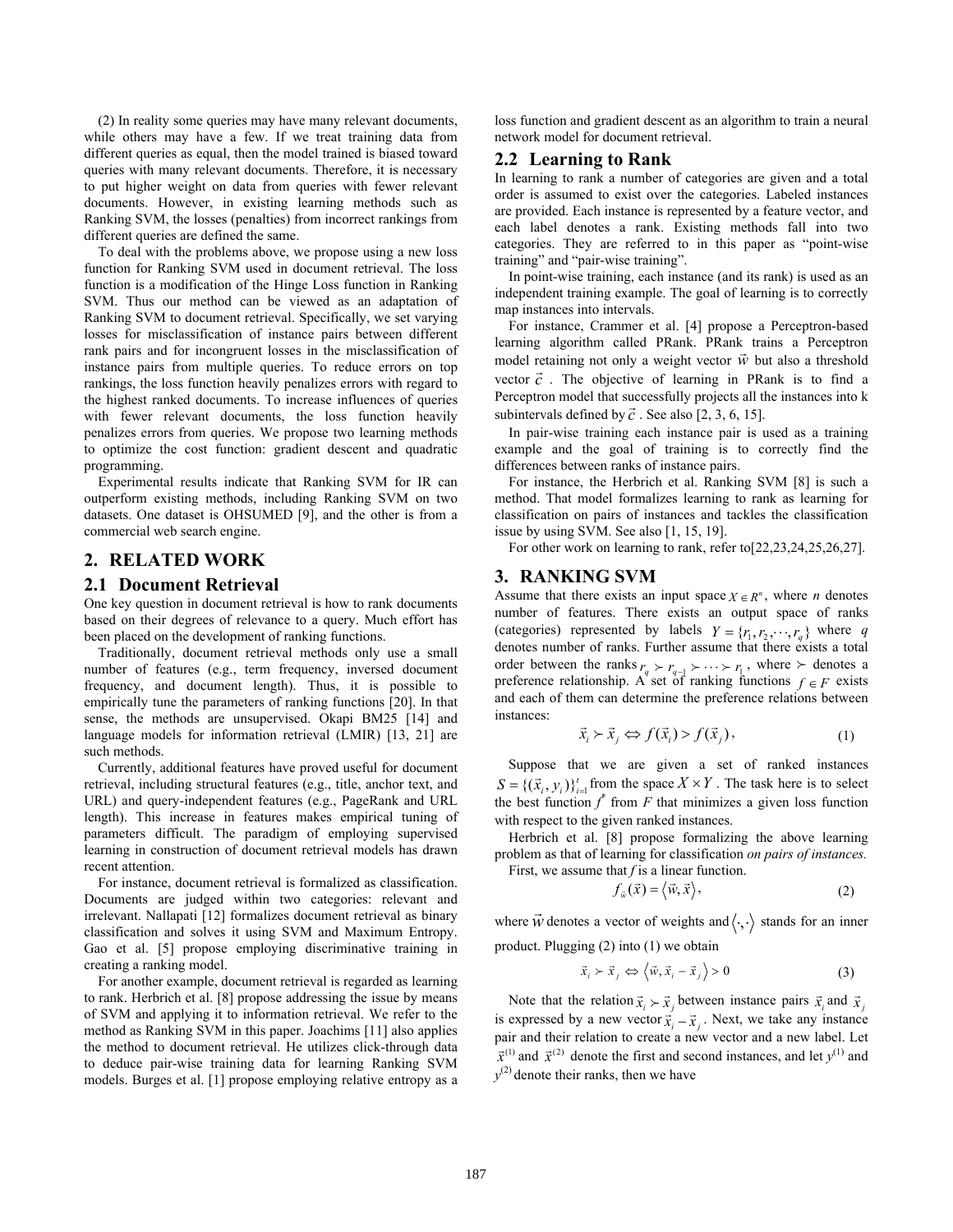$$
\begin{pmatrix} \vec{x}^{(1)} - \vec{x}^{(2)}, z = \begin{cases} +1 & y^{(1)} > y^{(2)} \\ -1 & y^{(2)} > y^{(1)} \end{cases} \end{pmatrix}
$$
 (4)

From the given training data set *S,* we create a new training data set *S'* containing  $\ell$  labeled vectors.<br>*S*'=  $\{\vec{x}^{(1)} - \vec{x}^{(2)}\}\$ z.

$$
S' = {\{\vec{x}_i^{(1)} - \vec{x}_i^{(2)}, z_i\}_{i=1}^{l}}
$$
 (5)

Next, we take *S'* as classification data and construct a SVM model that can assign either positive label  $z = +1$  or negative label *z* = -1 to any vector  $\vec{x}^{(1)} - \vec{x}^{(2)}$ .

Constructing the SVM model is equivalent to solving the following Quadratic Optimization problem:

$$
\min_{\vec{w}} M(\vec{w}) = \frac{1}{2} \|\vec{w}\|^2 + C \sum_{i=1}^{\ell} \xi_i
$$
\nsubject to 

\n
$$
\xi_i \geq 0, \quad z_i \left\langle \vec{w}, \vec{x}_i^{(1)} - \vec{x}_i^{(2)} \right\rangle \geq 1 - \xi_i \quad i = 1, \cdots, \ell
$$
\n(6)

Note that the optimization is (6) is equivalent to that in (7), when  $\lambda = \frac{1}{2C}$  [7].

$$
\min_{\vec{w}} \sum_{i=1}^{\ell} \left[ 1 - z_i \left\langle \vec{w}, \vec{x}_i^{(1)} - \vec{x}_i^{(2)} \right\rangle \right]_+ + \lambda \left\| \vec{w} \right\|^2, \tag{7}
$$

where subscript "+" indicates the positive part. The first term is the so-called empirical Hinge Loss and the second term is regularizer. In Figure 2, the solid line denotes the Hinge Loss function of Ranking SVM.

Suppose that  $\vec{w}^*$  is the weights in the SVM solution. Geometrically  $\vec{w}^*$  forms a vector orthogonal to the hyperplane of Ranking SVM. We utilize  $\vec{w}^*$  to form a ranking function  $f_{\vec{w}^*}$  for ranking instances.

$$
f_{\vec{w}}(\vec{x}) = \langle \vec{w}^*, \vec{x} \rangle \tag{8}
$$

When Ranking SVM is applied to document retrieval, an instance (feature vector) is created from one query-document pair [1]. Each feature is defined as a function of query and document. For instance, the feature of term frequency is determined by the number of times in which the query term occurs in the document. The instances from all queries are then combined in training. There is no difference in treatments toward the instances from different queries. Furthermore, there is no difference in treatments between instance pairs from different rank pairs.

## **4. PROBLEM ANALYSIS**

There are two important factors to consider when applying learning to rank to IR. Let us take Ranking SVM as example and use data from the OHSUMED collection to look at the problems. OHSUMED [9] is data collection on document retrieval, as will be further explained in Section 6.

In learning of Ranking SVM for IR, each instance  $\vec{x}$  is generated from one query-document pair and is labeled with one rank. There are three possible ranks: definitely relevant  $(r_3)$ , partially relevant  $(r_2)$ , and irrelevant  $(r_1)$ . We plot the data to observe its tendencies. Specifically, we conduct principle component analysis (PCA) on the data and display its first and second principle components.

Figure 1 (a) shows the results for two randomly selected queries (query number 12 and 50). The horizontal axis and vertical axis represent the first and second principle components of the data. The circle, square, and triangle represent definitely relevant partially relevant and irrelevant instances. The solid and empty points represent the instances of query 12 and query 50.

The first factor is to intensify the training on the top rankings. It is a problem that Ranking SVM does not take into consideration. Figure 1 (b) shows the ranking models between pairs of ranks:



**Figure 1:** OSHUMED data (queries 12 and 50)

 $r_3-r_2$ ,  $r_3-r_1$ , and  $r_2-r_1$  (they are equivalent to the conventional SVM). It also gives the ranking model of Ranking SVM. Because Ranking SVM treats the instance pairs from all rank pairs equally and there are more instances in the ranks of  $r_2$  and  $r_1$ , the ranking model of Ranking SVM tends to be close to that of  $r_2-r_1$ . This is not desirable, since it means that Ranking SVM emphasizes ranking on the middle and bottom. Actually, it should do the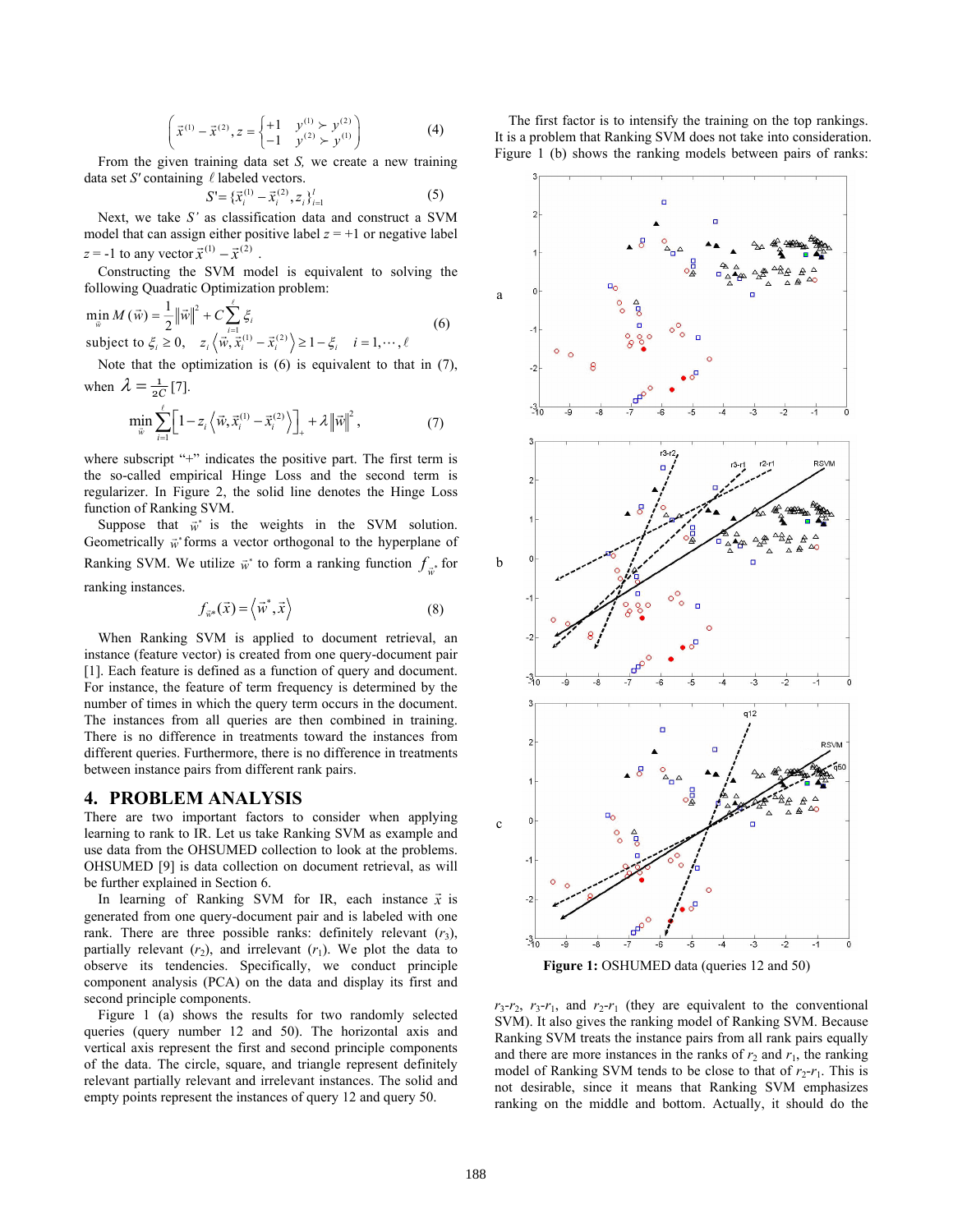opposite. One solution to adjust the bias is to change the cost or penalty of misclassification of instance pairs between different rank pairs.

 The second factor is to avoid training a model heavily influenced by queries with many relevant documents. It is also a problem which Ranking SVM does not consider. Figure 1 (c) shows the ranking models of Ranking SVM created individually by the data of the two queries individually. It also provides the ranking model created when the data of the two queries are combined together. We see that the total ranking model tends to be close to that of query 50, which has more relevant documents (and thus more instance pairs), although it should not have such a bias. One solution to the problem is to add a different weight to data from queries with varied relevant documents.

Here, we show the results of two queries for ease of explanation. In general, we observe that the same tendencies exist for all queries in OSUMED.

One may argue that the characteristics of data depend on the features used and with more features available the problems described above may disappear. It is hard to anticipate what will happen when more features are available. In our current data analysis, we use all the conventional features utilized in document retrieval and our experimental results indicate that, with the features, we can achieve the same performance as those of stateof-the-arts methods. Therefore, we can say that, at least with the standard feature set, we observe the phenomena explained above.

We also note that other learning to rank [1, 19, 24] methods also do not take into consideration these two factors.

# **5. Ranking SVM for IR**

# **5.1 Loss Function**

To deal with the two problems described in Section 4, we define a new loss function on the basis of Hinge Loss. In the loss function as shown in (9), we add rank parameters  $\tau$  's to adjust the bias between rank pairs and add query parameters  $\mu$ 's to adjust the bias across queries. We re-formalize the learning problem of Ranking SVM for IR as that of minimizing the following loss function.

$$
\min_{\vec{w}} L(\vec{w}) = \sum_{i=1}^{\ell} \tau_{k(i)} \mu_{q(i)} \left[ 1 - z_i \left\langle \vec{w}, \vec{x}_i^{(1)} - \vec{x}_i^{(2)} \right\rangle \right]_{+} + \lambda \left\| \vec{w} \right\|^2, \qquad (9)
$$

where  $k(i)$  denotes the type of ranks of instance pair  $i$ ,  $\tau_{k(i)}$  denotes

the rank parameter for  $k(i)$ ,  $q(i)$  denotes the query of instance pair *i*, and  $\mu_{q(i)}$  denotes the query parameter for  $q(i)$ . The penalty received by the *ith* pair is determined by the product of  $\tau_{k(i)}$  and  $\mu_{q(i)}$ :  $\tau_{k(i)}\mu_{q(i)}$ . The idea of using different losses for misclassification of input instances into different classes has been proposed for other problems [28]. To the best of our knowledge, this is the first attempt of it in document retrieval.

Figure 2 plots the shapes of different Hinge Loss functions with different penalty parameters  $\tau \cdot \mu$  's. The x-axis represents  $z \cdot f(\vec{x}^{(1)} - \vec{x}^{(2)})$  and the y-axis represents loss. When  $\overline{x} \cdot f(\overline{x}^{(1)} - \overline{x}^{(2)}) \ge 1.0$ , all the losses are zero. When  $\vec{z} \cdot \vec{f}(\vec{x}^{(1)} - \vec{x}^{(2)}) < 1.0$ , the losses are linearly decreasing functions, with different slops of  $\tau \cdot \mu$  's. If the product  $\tau \cdot \mu$  equals 1.0, then the Hinge Loss function becomes the same as that in Ranking SVM.



**Figure 2:** Hinge Loss functions with different penalty parameters

#### **5.2 Determining Parameter Values**

We then consider how to determine the values of the parameters  $\tau$  's and  $\mu$ 's.

For  $\tau$  's, we propose a heuristic method for estimating the parameters on the basis of simulation. Suppose that NDCG is used in evaluation. (In principle, any other measure can be used). We take the averaged drops in terms of NDCG as the parameter values when randomly changing the positions of documents in rankings. We make use of a set of *labeled* data. To calculate the value of the parameter for a specific rank pair, we repeat the following processes. For each query, we first find its perfect ranking  $(NDCG@1$  of the ranking is 1.0). We then randomly select one document from each of the ranks and reverse their positions. In this way we obtain a new ranking and we can calculate its NDCG@1. Usually there is a drop in NDCG@1. We calculate the average drops in NDCG over all the queries in the dataset. Finally, we take the average performance drop as the value of rank parameter for the rank pair.

As for  $\mu$  's, we define it as follows:

$$
\mu_{q(i)} = \frac{\max \# \{\text{instance pairs associated with } q(j) \}}{\# \{\text{instance pairs associated with } q(i) \}} \tag{10}
$$

With such a parameter, we can more penalize the errors on the queries with fewer instance pairs. As a result, the training will be conducted equally over all queries.

## **5.3 Optimization Methods**

In this section, we present two methods for optimizing the loss function (9). The two methods are gradient descent and quadratic programming.

#### *5.3.1 Gradient Descent*

The loss function in (9) can be rewritten as

$$
L(\vec{w}) = \sum_{i=1}^{\ell} l_i(\vec{w}) + \lambda \left\| \vec{w} \right\|^2,
$$
  
where  $l_i(\vec{w}) = \tau_{k(i)} \mu_{q(i)} \left[ 1 - z_i \left\langle \vec{w}, \vec{x}_i^{(1)} - \vec{x}_i^{(2)} \right\rangle \right]_+$  (11)

By differentiating (11) with respect to parameters  $\vec{w}$ , we obtain

$$
\frac{\partial L}{\partial \vec{w}} = \sum_{i=1}^{\ell} \frac{\partial l_i(\vec{w})}{\partial \vec{w}} + 2\lambda \vec{w},
$$
\nwhere\n
$$
\frac{\partial l_i(\vec{w})}{\partial \vec{w}} =\n\begin{cases}\n0 & \text{if } z_i \langle \vec{w}, \vec{x}_i^{(1)} - \vec{x}_i^{(2)} \rangle \ge 1 \\
-z_i \tau_{k(i)} \mu_{q(i)}(\vec{x}_i^{(1)} - \vec{x}_i^{(2)}) & \text{if } z_i \langle \vec{w}, \vec{x}_i^{(1)} - \vec{x}_i^{(2)} \rangle < 1 \\
12\n\end{cases}
$$
\n(12)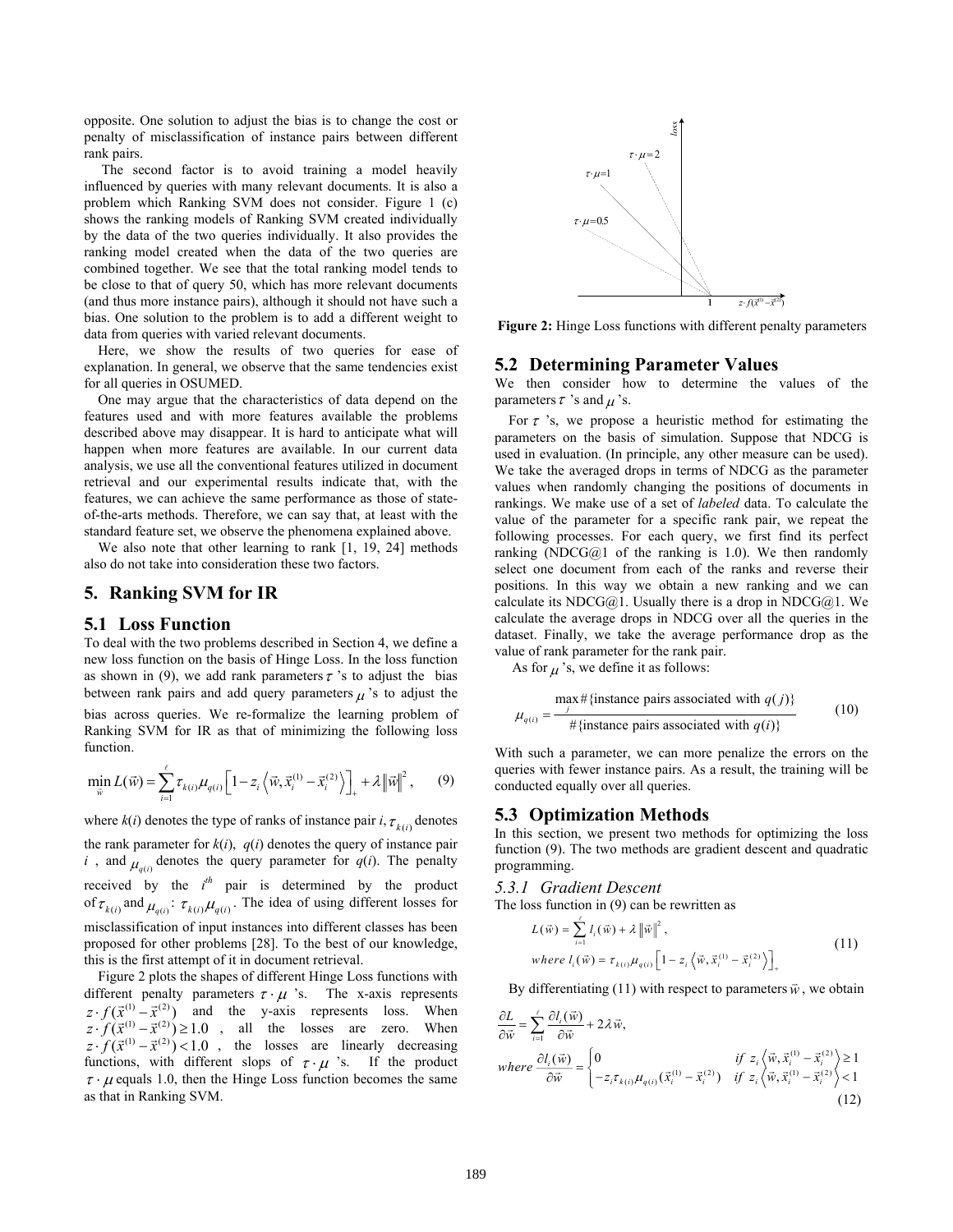We then define the iteration equations of gradient descent as

$$
\overline{w}^{(k+1)} = \overline{w}^{(k)} + \eta_k \Delta \overline{w}^{(k)}
$$
\n
$$
\Delta \overline{w}^{(k)} = -\nabla L(\overline{w}^{(k)}) = -\sum_{i=1}^{\ell} \frac{\partial l_i(\overline{w}^{(k)})}{\partial \overline{w}} - 2\lambda \overline{w}^{(k)}
$$
\n
$$
\eta_k : L(\overline{w}^{(k)} + \eta_k \Delta \overline{w}^{(k)}) = \min_{\eta \ge 0} L(\overline{w}^{(k)} + \eta \Delta \overline{w}^{(k)})
$$
\n(13)

Upon each iteration we reduce the cost function along its descent direction, as in (12). To determine the step size of iteration, we conduct a line search along the descent direction, as described in (13). In practice, instead of calculating each  $\eta_k$  we make all  $\eta$ 's fixed. Figure 3 provides the algorithm.

Input:  
\nTraining sample 
$$
S = \{(\bar{x}, y)\}^m
$$
, where  $(\bar{x}, y) \in X \times \{r_q \succ r_{q-1} \succ \cdots \succ r_1\}$   
\nLearning rate  $\eta > 0$ , cost parameters  $\{r_{k(i)}\}$  and  $\{\mu_{q(i)}\}$ , penalty weight  $\lambda$   
\nMake  $S' = \{((\bar{x}_i^{(1)}, \bar{x}_i^{(2)}), z_i)\}_{i=1}^{\ell}$  from  $S$ ;  
\n $\bar{w} = \bar{0}$ ;  
\nwhile (stop-condition isn't met)  
\n $\Delta \bar{w} = \bar{0}$ ;  
\nfor  $(i = 0; i < \ell; i++)\{$   
\nif  $(z_i \langle \bar{w}, \bar{x}_i^{(1)} - \bar{x}_i^{(2)} \rangle < 1)$   $\Delta \bar{w} = \Delta \bar{w} + z_i r_{k(i)} \mu_{q(i)}(\bar{x}_i^{(1)} - \bar{x}_i^{(2)})$ ;  
\n}  
\n $\Delta \bar{w} = \Delta \bar{w} - 2\lambda w$ ;  
\n $\bar{w} = \bar{w} + \eta \Delta \bar{w}$ ;  
\n $\lambda \bar{w} = \bar{w} + \eta \Delta \bar{w}$ ;  
\n $\lambda \bar{w} = \bar{w} + \eta \Delta \bar{w}$ ;  
\n $\lambda \bar{w} = \bar{w} + \eta \Delta \bar{w}$ 

**Figure 3:** Gradient descent algorithm

## *5.3.2 Quadratic Programming*

In our method, instead of directly solving (9), we solve the equivalent Quadratic Optimization problem as described below.

$$
\min_{\vec{w}} M(\vec{w}) = \frac{1}{2} \|\vec{w}\|^2 + \sum_{i=1}^{\ell} C_i \cdot \xi_i
$$
\nsubject to  $\xi_i \ge 0$ ,  $z_i \langle \vec{w}, \vec{x}_i^{(1)} - \vec{x}_i^{(2)} \rangle \ge 1 - \xi_i$   $i = 1, \dots, \ell$  (14)

This is because the following theorem holds.

**Theorem 1**: Criteria (*9*) *and* (*14*) *are equivalent, with*   $C_i = \frac{\tau_{k(i)}\mu_{q(i)}}{2\lambda}$ .

$$
n = \frac{1}{2\lambda}
$$

We will give the proof in the full version of the paper. It turns out that the method creates a SVM model as solution.

For the optimization problem in (14), the Lagrange Function can be written as

$$
L_{P} = \frac{1}{2} \left\| \vec{w} \right\|^{2} + \sum_{i=1}^{\ell} C_{i} \cdot \xi_{i} - \sum_{i=1}^{\ell} \alpha_{i} \left[ z_{i} \left\langle \vec{w}, \vec{x}_{i}^{(1)} - \vec{x}_{i}^{(2)} \right\rangle - (1 - \xi_{i}) \right] - \sum_{i=1}^{\ell} \mu_{i} \xi_{i}
$$
\n(15)

Then, the objective is to minimize (15) with respect to  $\vec{w}$  and ξ, Setting the respective derivatives to zero, we get

$$
\vec{w} = \sum_{i=1}^{\ell} \alpha_i z_i \left\langle \vec{x}_i^{(1)} - \vec{x}_i^{(2)} \right\rangle \tag{16}
$$

$$
\alpha_i = C_i - \mu_i \quad i = 1, \cdots, \ell \tag{17}
$$

as well as the positive constraints  $\alpha_i, \mu_i, \xi_i$  i = 1, · · ·,  $\ell$ Substituting (16) and (17) into (15), we obtain the Lagrange dual function.

$$
L_D = \sum_{i=1}^{\ell} \alpha_i - \frac{1}{2} \sum_{i=1}^{\ell} \sum_{i'=1}^{\ell} \alpha_i \alpha_i z_i z_{i'} \left\langle \vec{x}_i^{(1)} - \vec{x}_i^{(2)}, \vec{x}_{i'}^{(1)} - \vec{x}_{i'}^{(2)} \right\rangle \qquad (18)
$$

It gives a lower bound on the objective function (10). We maximize  $L<sub>D</sub>$  subject to the constraints

$$
0 \le \alpha_i \le C_i \quad i = 1, \cdots, \ell \tag{19}
$$

The objective function here is similar to that in Ranking SVM. The only difference lies on the use of the box constraints on parameter  $\vec{\alpha}$  (19). For Ranking SVM, the upper bounds of all  $\alpha_i$ ,  $i = 1, \dots, \ell$  are the same ( $0 \le \alpha_i \le C$ ,  $i = 1, \dots, \ell$ ). Here, the upper bounds vary according to different types of pairs. A larger *C<sub>i</sub>* corresponds to a more important rank pair or a pair from a query with fewer instances.

# **6. EXPERIMENTAL RESULTS**

## **6.1 Evaluation Measures**

As one measure for evaluating the results of ranking methods, we used Normalized Discounted Cumulative Gain (NDCG) [10]. NDCG is a measure commonly used in IR, when there are more than two categories in relevance ranking. Given a query  $q_i$ , the NDCG score at the position *m* in the ranking of documents provided by a retrieval method is defined as

$$
N_i = n_i \sum_{j=1}^{m} (2^{r_{(j)}} - 1) / \log(1 + j)
$$
 (20)

where  $r_{(i)}$  is the rating of the *j*<sup>th</sup> document and  $n_i$  is a normalization constant.  $n_i$  is chosen so that a perfect ranking's NDCG score is 1. For queries whose returned documents are less than *m*, the NDCG score is only calculated for the returned documents. In our experiments we measured NDCG at the positions of 1, 3, and 5.

We also used Mean Average Precision (MAP) as evaluation measure for evaluating ranking methods. MAP is widely used in IR and is based on the assumption that there are two categories: positive (relevant) and negative (irrelevant) in ranking of instances (documents). MAP calculates the mean of average precisions over a set of queries. Given a query *qi*, average precision is defined as the average of precision after each positive (relevant) instance is retrieved. Given a query  $q_i$ , its average precision (AvgP*i*) is calculated as:

$$
AvgP_i = \sum_{j=1}^{M} \frac{P(j) \times \text{pos}(j)}{\text{number of positive instances}}
$$
 (21)

where *j* is the rank, *M* is the number of instances retrieved, pos(*j*) is a binary function to indicates whether the instance in the rank *j* is positive (relevant), and  $P(i)$  is the precision at the given cut-off rank *j*:

$$
P(j) = \frac{\text{number of positive instances in top } j \text{ positions}}{j}
$$
 (22)

# **6.2 Our Method and Baseline Methods**

We denote our method as Ranking SVM for IR (RSVM-IR). We further denote RSVM-IR with the two optimization options, gradient descent, and quadratic programming, as RSVM-IR-GD and RSVM-IR-QP.

Obviously, we can have a method in which we only consider the first factor in Section 4. That is, we set different rank parameters for different rank pairs and set all the query parameters as 1.0. We denote it as RSVM-IR-Rank. Similarly, we can have a method of RSVM-IR-Query. In RSVM-IR-Rank and RSVM-IR-Query, we only employ quadratic programming as our optimization method.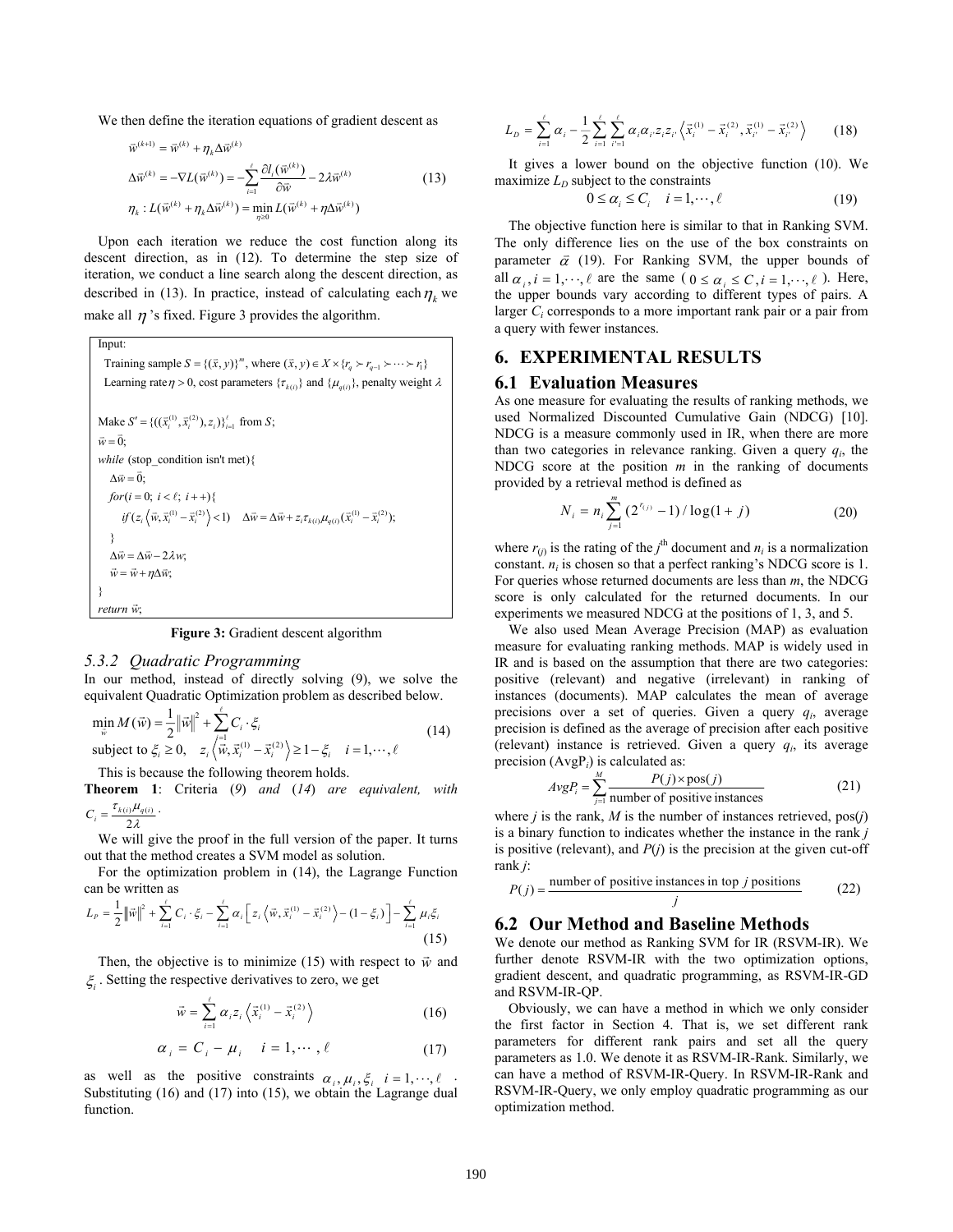**Table 1:** Features in ranking models. *C*(*w*, *d*) represents count of word *w* in document *d*; *C* represents the entire collection; *n* denotes the number of terms in the query; |.| denotes the size of function; and *idf*(.) denotes the inverse document frequency.

| FEATURE |                                                                          |   |                                                                                        |  |  |  |
|---------|--------------------------------------------------------------------------|---|----------------------------------------------------------------------------------------|--|--|--|
|         | $log(c(q_i, d) + 1)$<br>$q_i \in q \cap d$                               |   | $\sum \log(\frac{ C }{c(q_i, C)} + 1)$<br>$q_i \in q \cap d$                           |  |  |  |
|         | $log(idf(q_i))$<br>$q_i \in q \cap d$                                    |   | $\sum \log(\frac{c(q_i,d)}{ d }+1)$<br>$q_i \in q \cap d$                              |  |  |  |
|         | $\sum \log(\frac{c(q_i,d)}{ d } \cdot idf(q_i)+1)$<br>$q_i \in q \cap d$ | 6 | $\sum \log(\frac{c(q_i,d)}{ d } \cdot \frac{ C }{c(q_i,C)} + 1)$<br>$q_i \in q \cap d$ |  |  |  |
|         | log(BM25 score)                                                          |   |                                                                                        |  |  |  |

**Table 2:** p-values in Sign Test

| p-values   | <b>BM25</b> | LMIR     | <b>RSVM</b> |
|------------|-------------|----------|-------------|
| RSVM-IR-OP | 2.44E-13    | 2.28E-12 | 0.0391      |

**Table 3:** Top 5 documents with respect to query 9

|                  | <b>RSVM</b>             | RSVM-IR-OP |
|------------------|-------------------------|------------|
| Top 5 ranked doc | $p \, d \, d \, p \, n$ | d p d n p  |
| NDCG@1           | 0.3333                  | - 0        |



**Figure 4:** Ranking accuracies on OHSUMED data



**Figure 5:** Distribution of queries over numbers of instance pairs

We use Ranking SVM (RSVM) as a baseline method in all the experiments. Actually, Ranking SVM is a special case of Ranking SVM for IR (RSVM-IR) when all the  $\tau \cdot \mu$  values equals 1.0. We also compare our methods with BM25 [14] and language model for information retrieval (LMIR) [21]. For both BM25 and LMIR, we used the tool  $Lemur<sup>1</sup>$  (Language Models Toolkits for Information Retrieval).

# **6.3 Experiment with OHSUMED Data**

In the experiment, we made use of the OHSUMED collection [9]. It is a collection of documents and queries on medicine, consisting of 348,566 references and 106 queries. There are a total of 16,140 query-document pairs upon which relevance judgments where made. The relevance judgments are either d (*definitely relevant*), p (*possibly relevant*), or n (*not relevant*). The data have been used in many experiments in IR, for example, the TREC-9 filtering track [14].

Each instance consists of a vector of features, determined by a query and a document. We adopted the standard features used in document retrieval [12]. Table 1 shows all the features. For example, *tf* (term frequency), *idf* (inverse document frequency), *dl* (document length), and their combinations are features. BM25 score is another feature, which is calculated using the ranking method of BM25 [14]. We took log on the feature values in order to reduce the effects of large numbers. This does not change the tendencies of the results, based on preliminary experiments. Stop words are removed and stemming is conducted in indexing and retrieval.

In MAP calculation, we define the Category d as positive (relevant) and the other two categories as negative (irrelevant).

We conducted 4-fold cross-validation. We tuned the parameters for LMIR and BM25 with one of the trials and applied them to the other trials directly. The results reported in Figure 4 are the averaged of four trials. From Figure 4, we see our methods (both RSVM-IR-QP and RSVM-IR-GD) outperform Ranking SVM, BM25 and LMIR in terms of all measures. Furthermore, RSVM-IR-QP and RSVM-IR-GD are better than RSVM-IR-Rank and RSVM-IR-Query. The results indicate our method improves the baseline methods. We effectively deal with the two problems from which Ranking SVM suffers. We conducted a Sign Test on the improvements of RSVM-IR-QP over BM25, LMIR, and RSVM in terms of NDCG $@1$ . The results shown in Table 2 indicate that the improvements are statistically significant (pvalue  $< 0.05$ ) in terms of NDCG $@1$ .

Statistics on the distribution of instances in the OHSUMED dataset include 2,252 query-documents labeled as d, 2,585 labeled as p, and 11,303 labeled as n. Note that rank n has the largest number of instances, followed by p and d. The findings confirm our observation in Figure 1(b). It explains why RSVM-IR-Rank performs better than Ranking SVM (RSVM). We also analyze the results and find that our method provides better rankings on the highest ranks than Ranking SVM. For example, for query 9 ("tcell lymphoma associated with autoimmune symptoms"). The top five documents returned by ranking SVM and our method are listed in Table 3 (the scores of NDCG $@1$  are also given). We note that both the ranking methods incorrectly rank the two document pairs. Two (d, p) pairs reversed in the ranking by Ranking SVM and one (d, p) and one (p, n) pairs are reversed in

 $\overline{a}$ 

<sup>1</sup> http://www.lemurproject.org/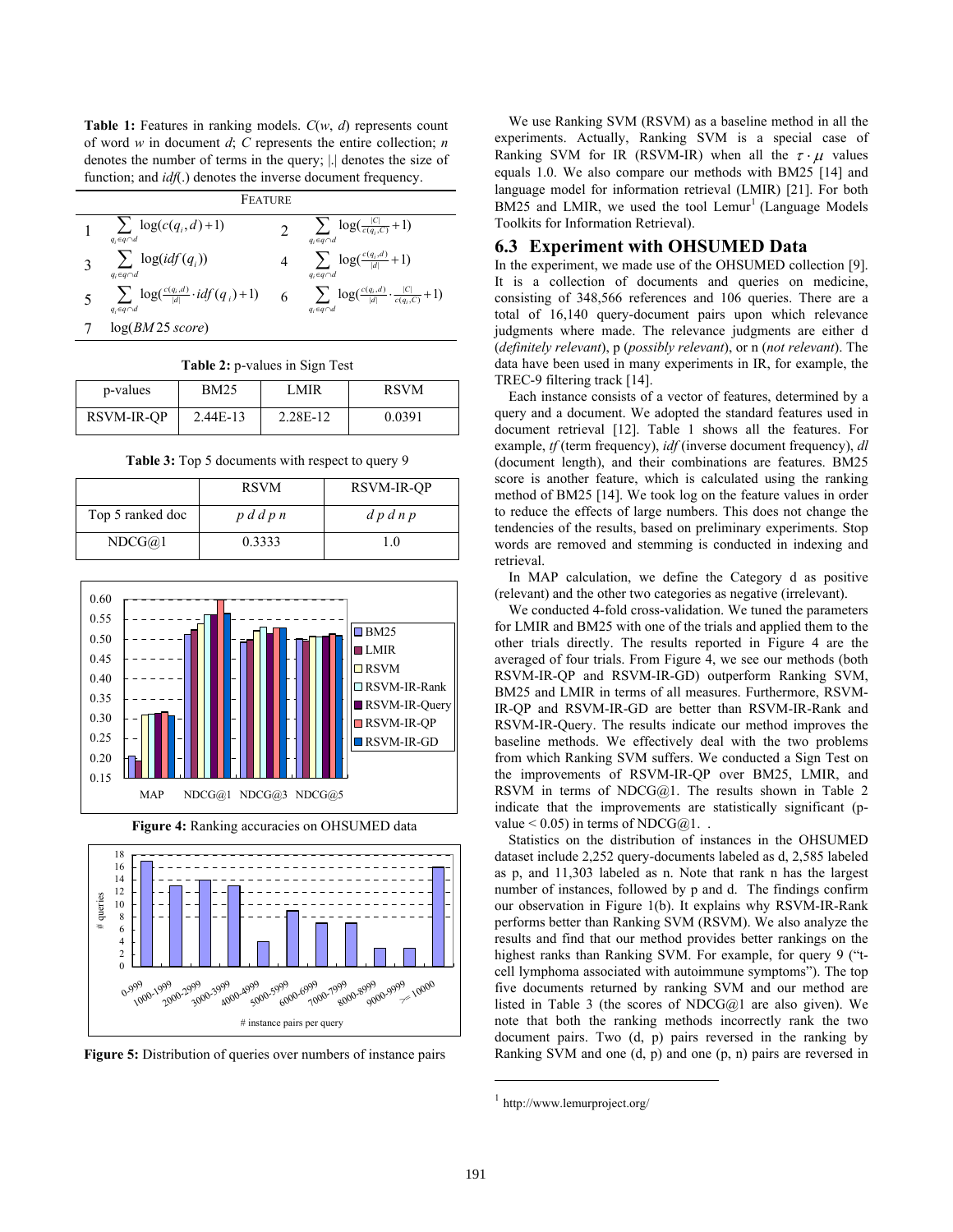the ranking by our method. However, the errors in our method are less problematic, since they are not at the top. The top-ranked results by Ranking SVM contain more errors than those of our method, because our method is trained to better perform at the top.

We also provide statistics on the number of instance pairs per query, as shown in Figure 5. The queries are grouped into different categories based on the ranges of the number of instance pairs. For example, all the queries in the category 1000-1999 should have instance pairs in between 1,000 and 1,999. We can see that the numbers of instance pairs may vary from query to query. As discussed in Section 4, we should consider a way to adjust the discrepancy. The statistics also explain why RSVM-IR-Query performs better than Ranking SVM.

In the example data in Section 4 (queries 12 and 50), we also applied Ranking SVM and our methods to it. Figure 6 shows the result in terms of NDCG@N ( $N = 1, 5, 10, \ldots, 30$ ). We clearly observe that our method outperforms Ranking SVM, indicating that it effectively deals with the problems Ranking SVM suffers from.



**Figure 6:** NDCG curves with respect to queries 12 and 50

## **6.4 Experiment with Web Search Data**

In the experiment, we made use of a data collection from a commercial web search engine. The collection consists of 2,198 queries. Human judges have made relevance judgments on documents related to all queries. There are six ranks: "definitive", "excellent", "good", "fair", "bad", and "detrimental". In total, there are 74,276 query-document pairs (instances). Feature vectors are also generated from the query-document pairs. There are 426 features including those described in Section 6.3, as well as those made from hyperlink, anchor text, URL, and PageRank.

We randomly split the data into training set and test set. The training set had 1,109 queries and the test set had 1,089. We did not use LMIR as the baseline.

For MAP calculation we used the top ranks "definitive", "excellent" and "good" as positive and the other ranks as negative.

Figure 7 shows the performances on the test set. We see that our methods (RSVM-IR-QP and RSVM-IR-GD) outperform all the baselines in all measures. This indicates again that our approach is effective for improving real IR problems. (We were not able to apply LMIR to the data because we obtained the data as feature vectors, not as documents. We were able to get results for BM25 because BM25 score exists as one of the features.)

In the collection, 8,990 query-documents are labeled as "definitive", 4,403 as "excellent", 3,735 labeled as "good", 20463 labeled as "fair", 36,375 as "bad", and 310 labeled as "detrimental". RSVM-IR-Rank makes larger improvements over Ranking SVM.

In contrast, we can also see that RSVM-IR-Query does not make much improvement. In Figure 8, the statistics on the dataset suggest the reason. Most of the queries fall into the range of 0-99 and thus the second factor in Section 4 is not severe for this dataset.



Figure 7: Ranking accuracies on web data



**Figure 8:** Distribution of queries over numbers of instance pairs

# **7. CONCLUSION AND FUTURE WORK**

In the paper, we have proposed a new method for document retrieval on the basis of learning to rank.

There are two important factors that must be taken into consideration when applying learning to rank to document retrieval. One is to intensify training for top-ranked documents, and the other is to avoid training a model biased toward queries with many relevant documents. Existing learning to rank methods for document retrieval, including Ranking SVM, does not consider the two factors. We propose using a new loss function to deal with ranking problems. The new loss function naturally incorporates the two factors into the Hinge Loss function used in Ranking SVM, with two types of additional parameters. We employ gradient descent and quadratic programming to optimize the loss function. Experimental results indicate that our methods significantly outperform Ranking SVM and other existing methods in document retrieval.

 We hope to explore future work in several areas, such as conducting theoretical analysis on the proposed method, applying the ideas to other loss functions, and developing loss functions more suitable for document retrieval.

## **REFERENCES**

[1] C. Burges, T. Shaked, E. Renshaw, A. Lazier, M. Deeds, N. Hamilton, and G. Hullender. Learning to Rank using